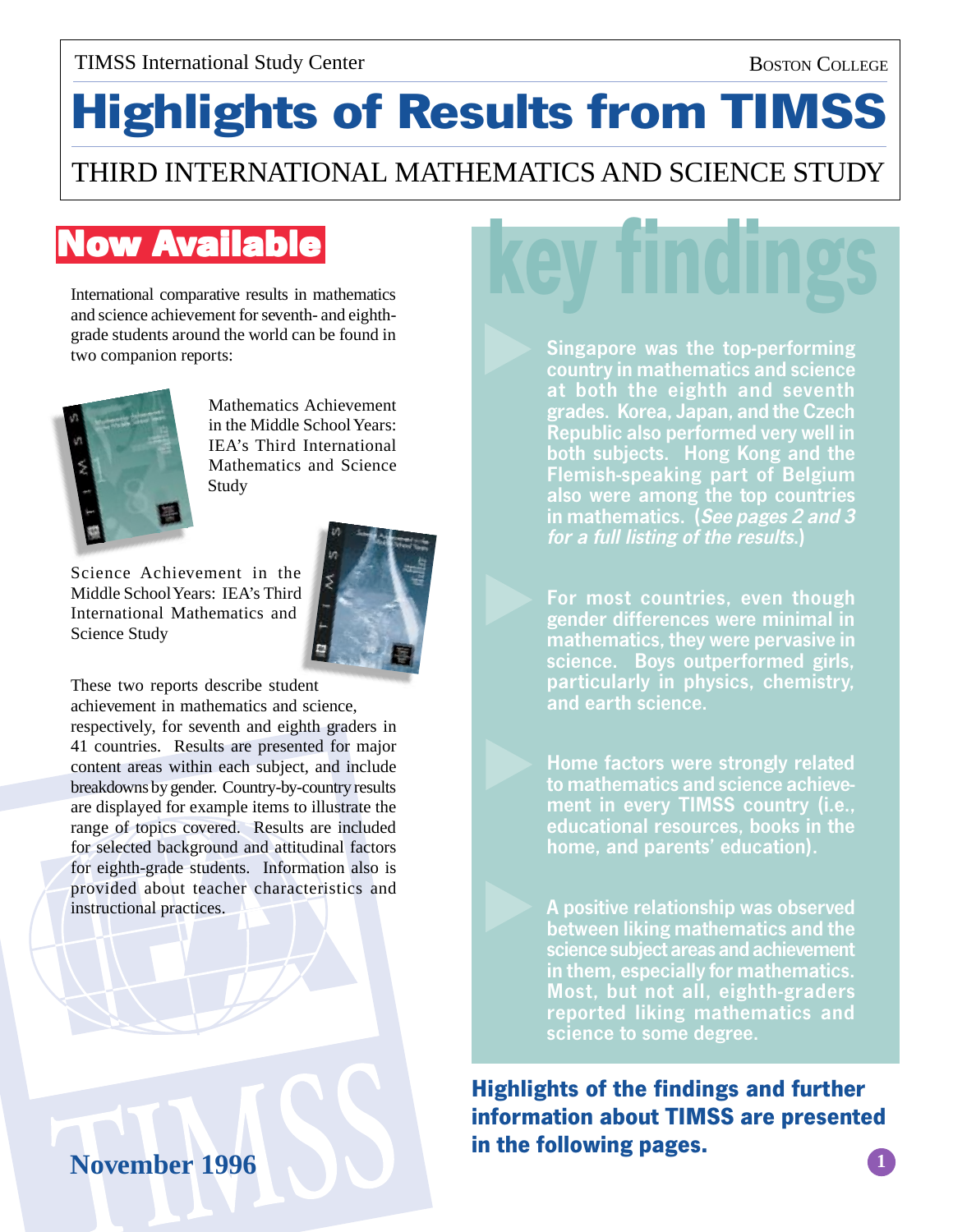# **Table 1**

**mathematics**

nathemati

**Mathematics and Science Results**

**Access** 

# **Table 2**

#### **Achievement in Mathematics**

| <b>Eighth Grade*</b>      |                                      | <b>Seventh Grade*</b>     |                        |
|---------------------------|--------------------------------------|---------------------------|------------------------|
| Country                   | <b>Average</b><br><b>Achievement</b> | <b>Country</b>            | Average<br>Achievement |
| Singapore                 | 643                                  | Singapore                 | 601                    |
| Korea                     | 607                                  | Korea                     | 577                    |
| Japan                     | 605                                  | Japan                     | 571                    |
| <b>Hong Kong</b>          | 588                                  | <b>Hong Kong</b>          | 564                    |
| Belgium (FI)              | 565                                  | Belgium (FI)              | 558                    |
| <b>Czech Republic</b>     | 564                                  | <b>Czech Republic</b>     | 523                    |
| <b>Slovak Republic</b>    | 547                                  | Netherlands               | 516                    |
| <b>Switzerland</b>        | 545                                  | <b>Bulgaria</b>           | 514                    |
| Netherlands               | 541                                  | Austria                   | 509                    |
| Slovenia                  | 541                                  | <b>Slovak Republic</b>    | 508                    |
| <b>Bulgaria</b>           | 540                                  | Belgium (Fr)              | 507                    |
| Austria                   | 539                                  | <b>Switzerland</b>        | 506                    |
| <b>France</b>             | 538                                  | Hungary                   | 502                    |
| <b>Hungary</b>            | 537                                  | <b>Russian Federation</b> | 501                    |
| <b>Russian Federation</b> | 535                                  | Ireland                   | 500                    |
| Australia                 | 530                                  | Slovenia                  | 498                    |
| Ireland                   | 527                                  | Australia                 | 498                    |
| Canada                    | 527                                  | Thailand                  | 495                    |
| Belgium (Fr)              | 526                                  | Canada                    | 494                    |
| <b>Thailand</b>           | 522                                  | <b>France</b>             | 492                    |
| <b>Israel</b>             | 522                                  | Germany                   | 484                    |
| Sweden                    | 519                                  | Sweden                    | 477                    |
| Germany                   | 509                                  | England                   | 476                    |
| <b>New Zealand</b>        | 508                                  | <b>United States</b>      | 476                    |
| England                   | 506                                  | <b>New Zealand</b>        | 472                    |
| Norway                    | 503                                  | <b>Denmark</b>            | 465                    |
| Denmark                   | 502                                  | <b>Scotland</b>           | 463                    |
| <b>United States</b>      | 500                                  | Latvia (LSS)              | 462                    |
| Scotland                  | 498                                  | Norway                    | 461                    |
| Latvia (LSS)              | 493                                  | Iceland                   | 459                    |
| Spain                     | 487                                  | Romania                   | 454                    |
| Iceland                   | 487                                  | Spain                     | 448                    |
| Greece                    | 484                                  | Cyprus                    | 446                    |
| Romania                   | 482                                  | Greece                    | 440                    |
| Lithuania                 | 477                                  | Lithuania                 | 428                    |
| Cyprus                    | 474                                  | Portugal                  | 423                    |
| Portugal                  | 454                                  | Iran, Islamic Rep.        | 401                    |
| Iran, Islamic Rep.        | 428                                  | Colombia                  | 369                    |
| Kuwait                    | 392                                  | South Africa              | 348                    |
| Colombia                  | 385                                  |                           |                        |
| South Africa              | 354                                  |                           |                        |

### **Achievement in Science**

| Eighth Grade*             |                                      | <b>Seventh Grade*</b>     |                               |
|---------------------------|--------------------------------------|---------------------------|-------------------------------|
| <b>Country</b>            | <b>Average</b><br><b>Achievement</b> | <b>Country</b>            | <b>Average</b><br>Achievement |
| Singapore                 | 607                                  | Singapore                 | 545                           |
| <b>Czech Republic</b>     | 574                                  | Korea                     | 535                           |
| Japan                     | 571                                  | <b>Czech Republic</b>     | 533                           |
| Korea                     | 565                                  | Japan                     | 531                           |
| Bulgaria                  | 565                                  | <b>Bulgaria</b>           | 531                           |
| Netherlands               | 560                                  | Slovenia                  | 530                           |
| Slovenia                  | 560                                  | Belgium (FI)              | 529                           |
| Austria                   | 558                                  | Austria                   | 519                           |
| Hungary                   | 554                                  | Hungary                   | 518                           |
| England                   | 552                                  | Netherlands               | 517                           |
| Belgium (FI)              | 550                                  | England                   | 512                           |
| Australia                 | 545                                  | <b>Slovak Republic</b>    | 510                           |
| <b>Slovak Republic</b>    | 544                                  | <b>United States</b>      | 508                           |
| <b>Russian Federation</b> | 538                                  | Australia                 | 504                           |
| Ireland                   | 538                                  | Germany                   | 499                           |
| <b>Sweden</b>             | 535                                  | Canada                    | 499                           |
| <b>United States</b>      | 534                                  | <b>Hong Kong</b>          | 495                           |
| Germany                   | 531                                  | Ireland                   | 495                           |
| Canada                    | 531                                  | Thailand                  | 493                           |
| Norway                    | 527                                  | Sweden                    | 488                           |
| <b>New Zealand</b>        | 525                                  | <b>Russian Federation</b> | 484                           |
| Thailand                  | 525                                  | <b>Switzerland</b>        | 484                           |
| <b>Israel</b>             | 524                                  | Norway                    | 483                           |
| <b>Hong Kong</b>          | 522                                  | <b>New Zealand</b>        | 481                           |
| <b>Switzerland</b>        | 522                                  | Spain                     | 477                           |
| Scotland                  | 517                                  | <b>Scotland</b>           | 468                           |
| Spain                     | 517                                  | Iceland                   | 462                           |
| <b>France</b>             | 498                                  | Romania                   | 452                           |
| Greece                    | 497                                  | <b>France</b>             | 451                           |
| Iceland                   | 494                                  | Greece                    | 449                           |
| Romania                   | 486                                  | Belgium (Fr)              | 442                           |
| Latvia (LSS)              | 485                                  | Denmark                   | 439                           |
| Portugal                  | 480                                  | Iran, Islamic Rep.        | 436                           |
| Denmark                   | 478                                  | Latvia (LSS)              | 435                           |
| Lithuania                 | 476                                  | Portugal                  | 428                           |
| Belgium (Fr)              | 471                                  | Cyprus                    | 420                           |
| Iran, Islamic Rep.        | 470                                  | Lithuania                 | 403                           |
| Cyprus                    | 463                                  | Colombia                  | 387                           |
| Kuwait                    | 430                                  | South Africa              | 317                           |
| Colombia                  | 411                                  |                           |                               |
| South Africa              | 326                                  |                           |                               |

\*Eighth and seventh grades in most countries. Latvia is annotated LSS for Latvian Speaking Schools only.

Countries shown in italics did not satisfy one or more guidelines for sample participation rates, age/grade specifications, or classroom sampling procedures. The report presents standard errors for all survey estimates.

SOURCE: IEA Third International Mathematics and Science Study (TIMSS), 1994-95.

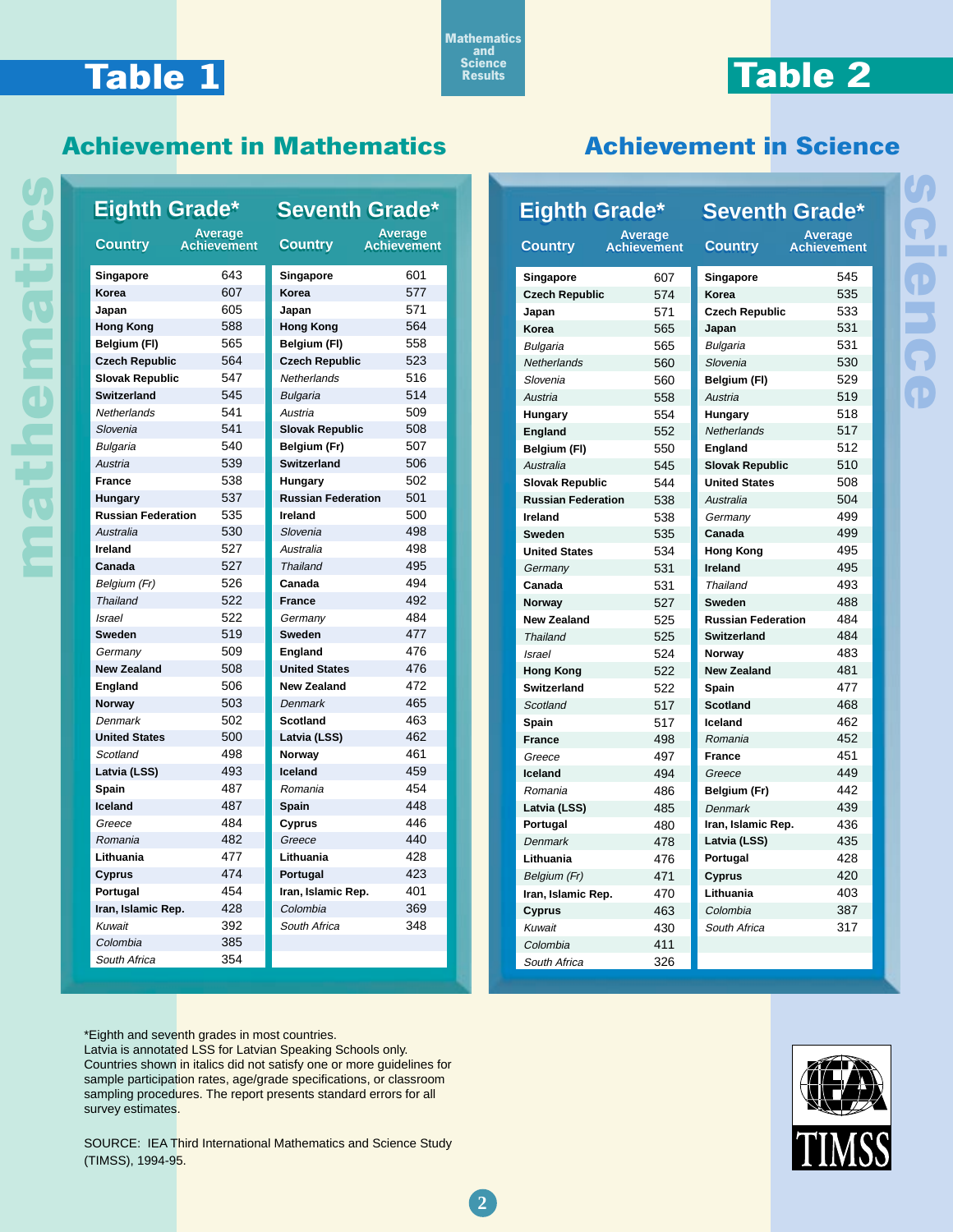# **TIMSS Results About Teaching and Learning**

- Most countries reported that four years of post-secondary education, practice in teaching, and some form of examination were required for teacher certification.
- In many countries, students generally were in mathematics and science classes of fewer than 30 students. Korea was a notable exception, with most students in classes of 40 or more.
- Mathematics teachers in many countries reported a high frequency of calculator use in their classes, often for checking answers, routine computation, and solving complex problems. Again, Korea was the exception, where it was reported that calculators were seldom used.
- $\bigodot$ Teacher demonstrations of experiments were common in science classes regardless of whether eighth graders were taught science as a single subject or as separate science subjects, as is done in much of Europe.
- Notwithstanding a considerable range in student reports, eighth graders in about half the countries reported doing an average of 2 or 3 hours of homework each day. Most typically, students reported studying mathematics for roughly an hour each day, and science for somewhat less than that.
- $\bullet$ Eighth graders in most countries reported spending as much out-of-school time each day in non-academic activities as they did in academic activities. Most typically, students reported watching 1 or 2 hours of television each day as well as spending several hours playing or talking with friends, and nearly 2 hours playing sports. (Of course, for teenagers, these activities often occur simultaneously, such as watching television and talking with friends on the phone.)



Since its inception in 1959, the International Association for the Evaluation of Educational Achievement (IEA) has conducted a series of international comparative studies designed to provide information to policy makers, educators, researchers, and practitioners about educational achievement and learning contexts.

TIMSS is the largest and most ambitious of these studies ever undertaken. The successful collaboration of research centers around the world in implementing TIMSS is a tribute to the dedication and professionalism of all involved. All told, TIMSS achievement testing in mathematics and science included:

- 45 countries
- 5 grade levels (3rd, 4th, 7th, 8th, and final year of secondary school)
- more than half a million students
- testing in more than 30 different languages
- more than 15,000 participating schools
- nearly 1,000 open-ended questions, generating millions of student responses
- performance assessment
- questionnaires from students, teachers, and school principals containing about 1,500 questions
- many thousands of individuals to give the tests and process the data

TIMSS was conducted with attention to quality at every step of the way. Rigorous procedures were designed specifically to translate the tests, and numerous regional training sessions were held in data collection and scoring procedures. Quality control observers monitored testing sessions. The samples of students selected for testing were scrutinized according to rigorous standards designed to prevent bias and ensure comparability.

The international direction of TIMSS is funded by the National Center for Education Statistics of the U.S. Department of Education, the U.S. National Science Foundation, and the Canadian Government. Each country provides its own funding for the national implementation of TIMSS.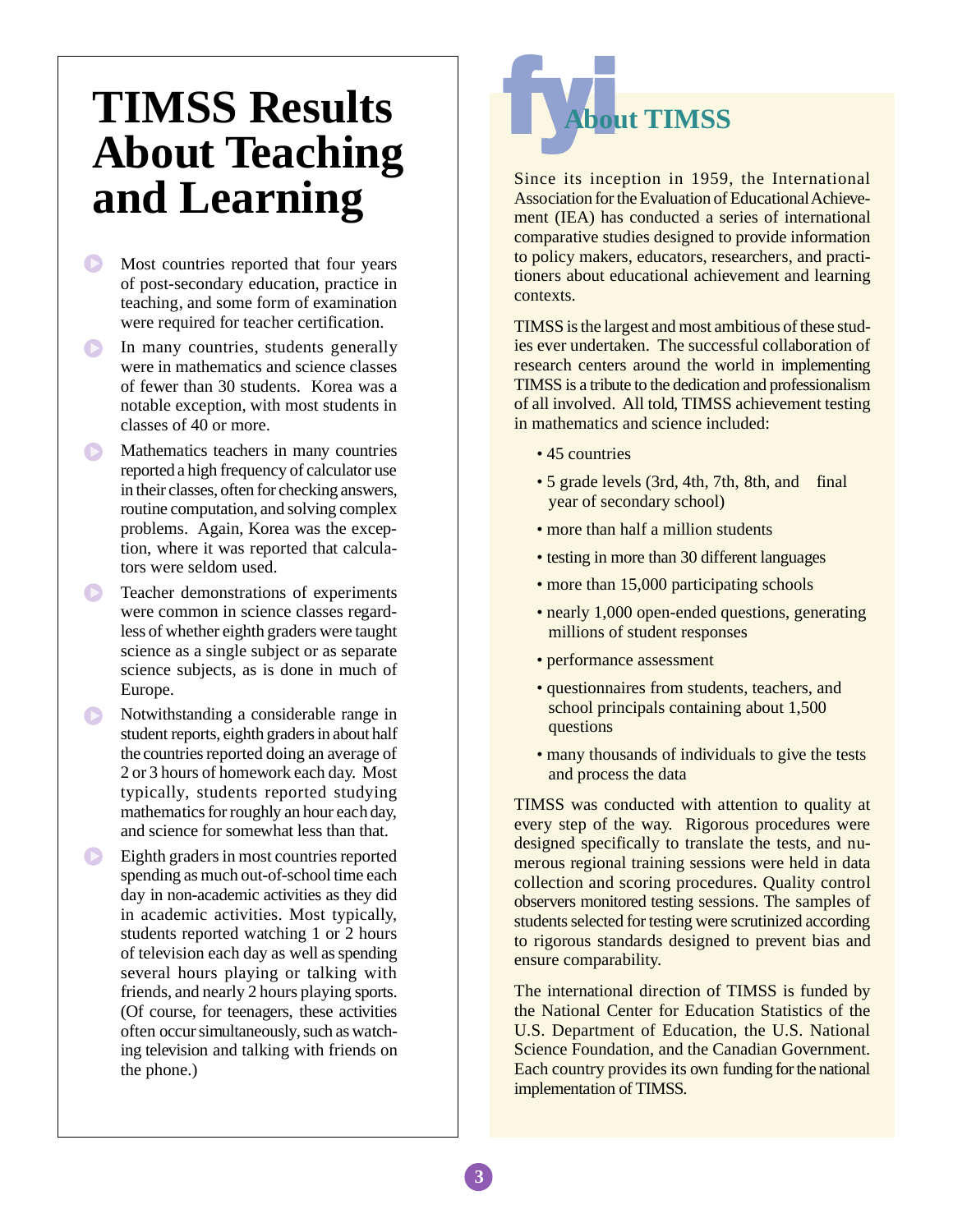# **mathematics**



**4**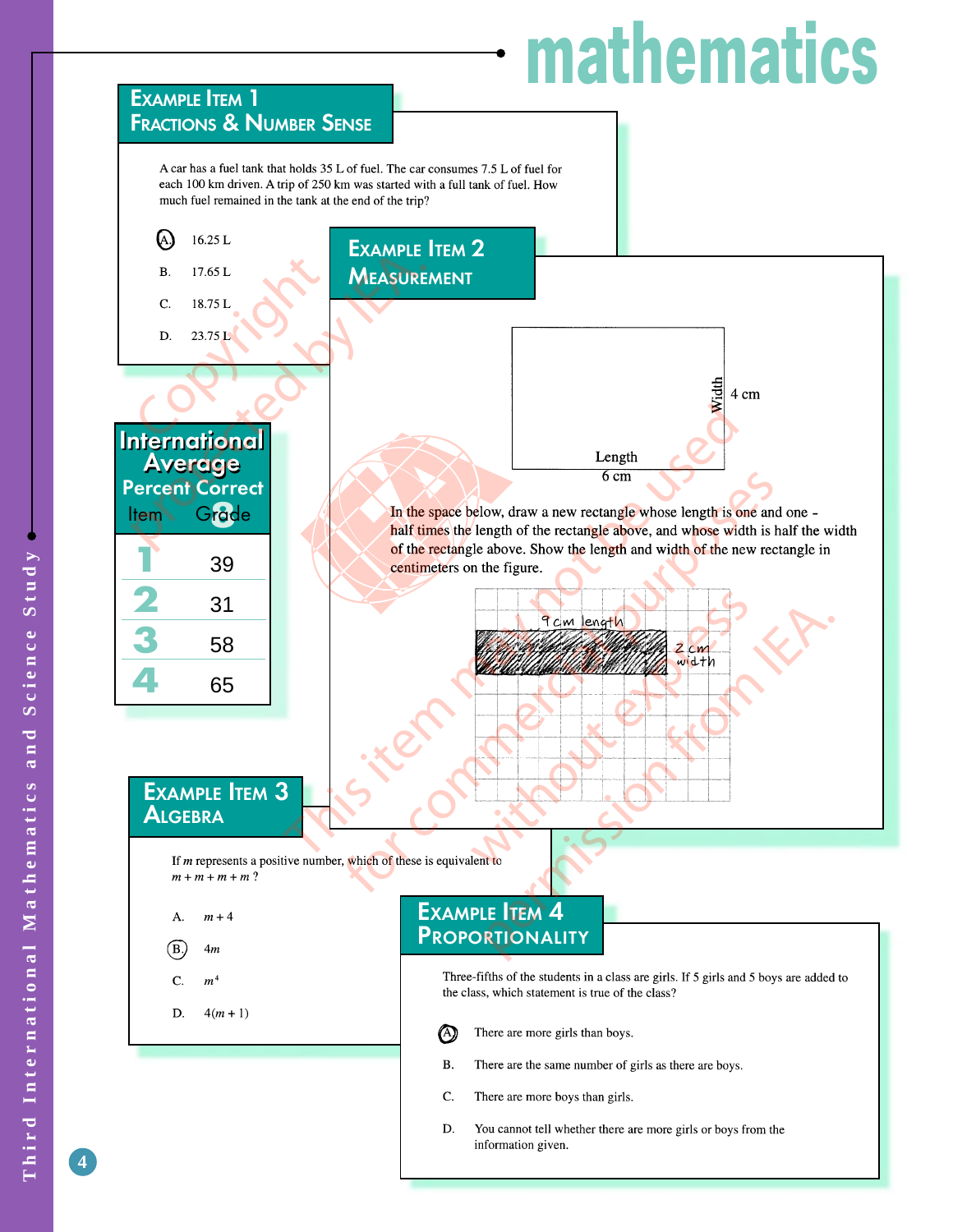| <b>Country</b>            | <b>Example</b>  | <b>Example</b>          | <b>Example</b> | <b>Example</b> |
|---------------------------|-----------------|-------------------------|----------------|----------------|
| <b>Australia</b>          | 42              | 31                      | 65             | 74             |
| Austria                   | 33              | 51                      | 73             | 73             |
| <b>Belgium (FI)</b>       | 49              | 48                      | 69             | 82             |
| Belgium (Fr)              | 36              | 43                      | 64             | 76             |
| <b>Bulgaria</b>           | 63              | 27                      | 72             | 57             |
| Canada                    | 36              | 27                      | 61             | 66             |
| Colombia                  | 29              | 5                       | 34             | 30             |
| <b>Cyprus</b>             | $\overline{30}$ | $\overline{35}$         | 59             | 63             |
| <b>Czech Republic</b>     | 43              | 36                      | 75             | 70             |
| <b>Denmark</b>            | 31              | 24                      | 36             | 68             |
| <b>England</b>            | 40              | 28                      | 42             | 69             |
| <b>France</b>             | $\overline{34}$ | 43                      | 65             | 75             |
| Germany                   | 37              | 34                      | 57             | 67             |
| Greece                    | 29              | 23                      | 57             | 59             |
| <b>Hong Kong</b>          | 48              | 46                      | 79             | 78             |
| Hungary                   | 46              | 43                      | 72             | 67             |
| <b>Iceland</b>            | 25              | 18                      | 59             | 66             |
| Iran, Islamic Rep.        | 30              | 24                      | 34             | 51             |
| <b>Ireland</b>            | 42              | 35                      | 53             | 78             |
| <b>Israel</b>             | 41              | 48                      | 70             | 75             |
| Japan                     |                 |                         | 75             | 82             |
| Korea                     | 50              | 54                      | 65             | 82             |
| Kuwait                    | 22              | 10                      | 29             | 25             |
| Latvia (LSS)              | 38              | 31                      | 58             | 57             |
| Lithuania                 | 38              | 24                      | 56             | 51             |
| Netherlands               | 50              | 40                      | 51             | 77             |
| <b>New Zealand</b>        | 40              | 27                      | 55             | 70             |
| Norway                    | 37              | 32                      | 52             | 73             |
| Portugal                  | 37              | 22                      | 42             | 50             |
| Romania                   | 39              | 28                      | 64             | 52             |
| <b>Russian Federation</b> | 41              | 39                      | 75             | 47             |
| <b>Scotland</b>           | 38              | 27                      | 53             | 71             |
| <b>Singapore</b>          | 70              |                         | 82             | 85             |
| <b>Slovak Republic</b>    | 38              | 35                      | 77             | 62             |
| Slovenia                  | 31              | 37                      | 75             | 66             |
| South Africa              | 23              | $\overline{\mathbf{4}}$ | 33             | 31             |
| <b>Spain</b>              | 25              | 28                      | 59             | 62             |
| <b>Sweden</b>             | 43              | 30                      | 51             | 74             |
| <b>Switzerland</b>        | 44              | 47                      | 54             | 76             |
| <b>Thailand</b>           | 44              | 20                      | 49             | 56             |
| <b>United States</b>      | 34              | 16                      | 46             | 62             |

#### \*Eighth grade in most countries.

Latvia is annotated LSS for Latvian Speaking Schools only. Countries shown in italics did not satisfy one or more guidelines for sample participation rates, age/grade specifications, or classroom sampling procedures. The report presents standard errors for all survey estimates.

SOURCE: IEA Third International Mathematics and Science Study (TIMSS), 1994-95.

**Even though eighth graders in the top-<br>performing countries had very high<br>achievement, in most countries students<br>had difficulty with multi-step problem** performing countries had very high achievement, in most countries students had difficulty with multi-step problem solving and applications. (*See Example Items 1 and 2*). For example, students were asked to draw a new rectangle whose length was one and one-half times the length of a given rectangle and whose width was half the width of that rectangle. In only two countries (Korea and Austria) did at least half the students correctly draw the new rectangle.

**x**<br>**x**<br>**h**<br>**x**<br>**h**<br>**c**<br>**o**<br>**n**<br>**a** In algebra (*Example Item 3*), just over half the students across all countries, on average, correctly identified 4*m* as being equivalent to *m*+*m*+*m*+*m*. There was, however, a very large range of performance from country to country. Three-fourths or more of the students answered the question correctly in the Czech Republic, Hong Kong, Japan, the Russian Federation, Singapore, the Slovak Republic, and Slovenia.

> Students also found the proportionality items difficult. One of the least difficult problems in this area (*Example Item 4*) asked about adding five girls and five boys to a class that was threefifths girls. On average, fewer than two-thirds of the students across countries correctly answered that there would still be more girls than boys in the class.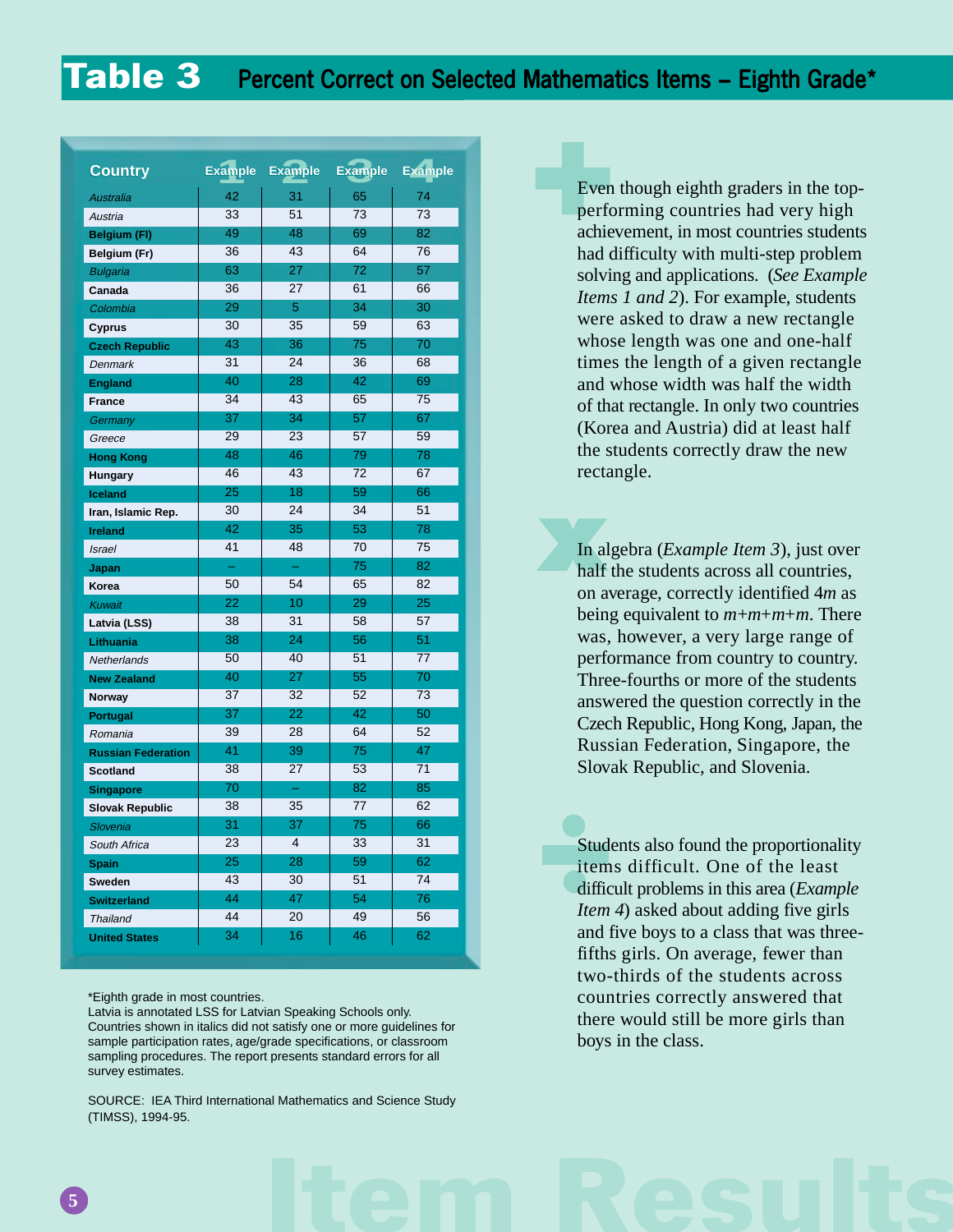# **science**



**6**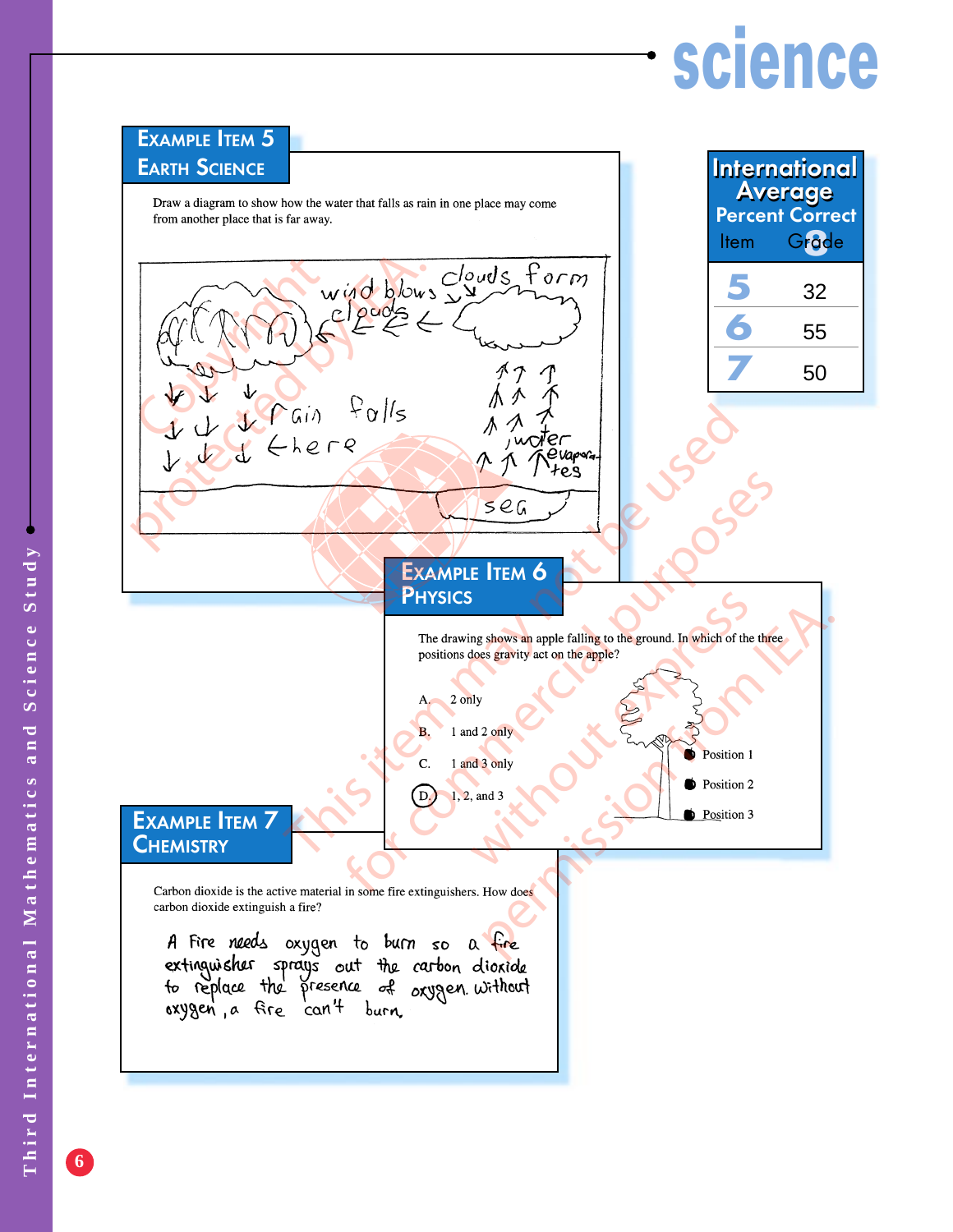## **Table 4** Percent Correct on Selected Science Items – Eighth Grade\*

| <b>Country</b>            | Example | <b>Example</b> | <b>Example</b> |
|---------------------------|---------|----------------|----------------|
| Australia                 | 33      | 57             | 61             |
| Austria                   | 43      | 61             | 74             |
| Belgium (FI)              | 60      | 62             | 58             |
| Belgium (Fr)              | 32      | 52             | 33             |
| Bulgaria                  | 19      | 41             | 46             |
| Canada                    | 39      | 63             | 61             |
| Colombia                  | 15      | 48             | 23             |
| <b>Cyprus</b>             | 24      | 36             | 41             |
| <b>Czech Republic</b>     | 27      | 81             | 57             |
| Denmark                   | 39      | 51             | 33             |
| England                   | 53      | 51             | 71             |
| <b>France</b>             | 32      | 51             | 50             |
| Germany                   | 35      | 55             | 69             |
| Greece                    | 17      | 30             | 37             |
| <b>Hong Kong</b>          | 25      | 74             | 37             |
| Hungary                   | 22      | 72             | 62             |
| Iceland                   | 33      | 40             | 57             |
| Iran, Islamic Rep.        | 11      | 51             | 63             |
| Ireland                   | 51      | 55             | 66             |
| <b>Israel</b>             | 17      | 61             | 63             |
| Japan                     | 43      | 58             | 45             |
| Korea                     | 23      | 72             | 54             |
| Kuwait                    | 25      | 50             | 49             |
| Latvia (LSS)              | 19      | 41             | 42             |
| Lithuania                 | 9       | 61             | 29             |
| <b>Netherlands</b>        | 57      | 58             | 56             |
| <b>New Zealand</b>        | 29      | 54             | 65             |
| Norway                    | 55      | 49             | 63             |
| Portugal                  | 24      | 53             | 35             |
| Romania                   | 21      | 50             | 33             |
| <b>Russian Federation</b> | 59      | 42             | 54             |
| <b>Scotland</b>           | 40      | 48             | 59             |
| Singapore                 | 57      | 59             | 70             |
| <b>Slovak Republic</b>    | 25      | 72             | 46             |
| Slovenia                  | 24      | 57             | 52             |
| South Africa              | 6       | 36             | 15             |
| Spain                     | 34      | 55             | 43             |
| Sweden                    | 49      | 59             | 70             |
| Switzerland               | 38      | 53             | 57             |
| Thailand                  | 16      | 57             | 34             |
| <b>United States</b>      | 40      | 64             | 62             |

#### \*Eighth grade in most countries.

Latvia is annotated LSS for Latvian Speaking Schools only. Countries shown in italics did not satisfy one or more guidelines for sample participation rates, age/grade specifications, or classroom sampling procedures. The report presents standard errors for all survey estimates.

**Item Results** SOURCE: IEA Third International Mathematics and Science Study (TIMSS), 1994-95.

One of the more difficult earth science items (*Example Item 5*) was an extendedresponse item requiring students to apply scientific principles and draw a diagram to explain the earth's water cycle. Internationally, about one-third or fewer of the students provided a completely correct response that included all three steps in the water cycle – evaporation, transportation, and precipitation. Performance on this item varied widely across countries, however, with percentages correct ranging from less than 10% in Lithuania and South Africa to 60% in Flemishspeaking Belgium.

*Example Item 6* was a multiple-choice physics item requiring students to demonstrate knowledge of how the earth's gravitational force acts on a falling apple. Except in the Czech Republic and the Slovak Republic, where about three-fourths or more of students responded correctly, students' responses to this item indicated a common misconception that gravity does not act on a stationary object when it is on the ground.

Internationally, eighth-grade students had the most difficulty with the chemistry items. *Example Item 7,* which required students to explain how carbon dioxide fire extinguishers work, was answered correctly by about half or fewer of the students in many countries. In only four countries did 70% or more of the students correctly explain the displacement of oxygen required for combustion (Austria, England, Singapore, and Sweden).